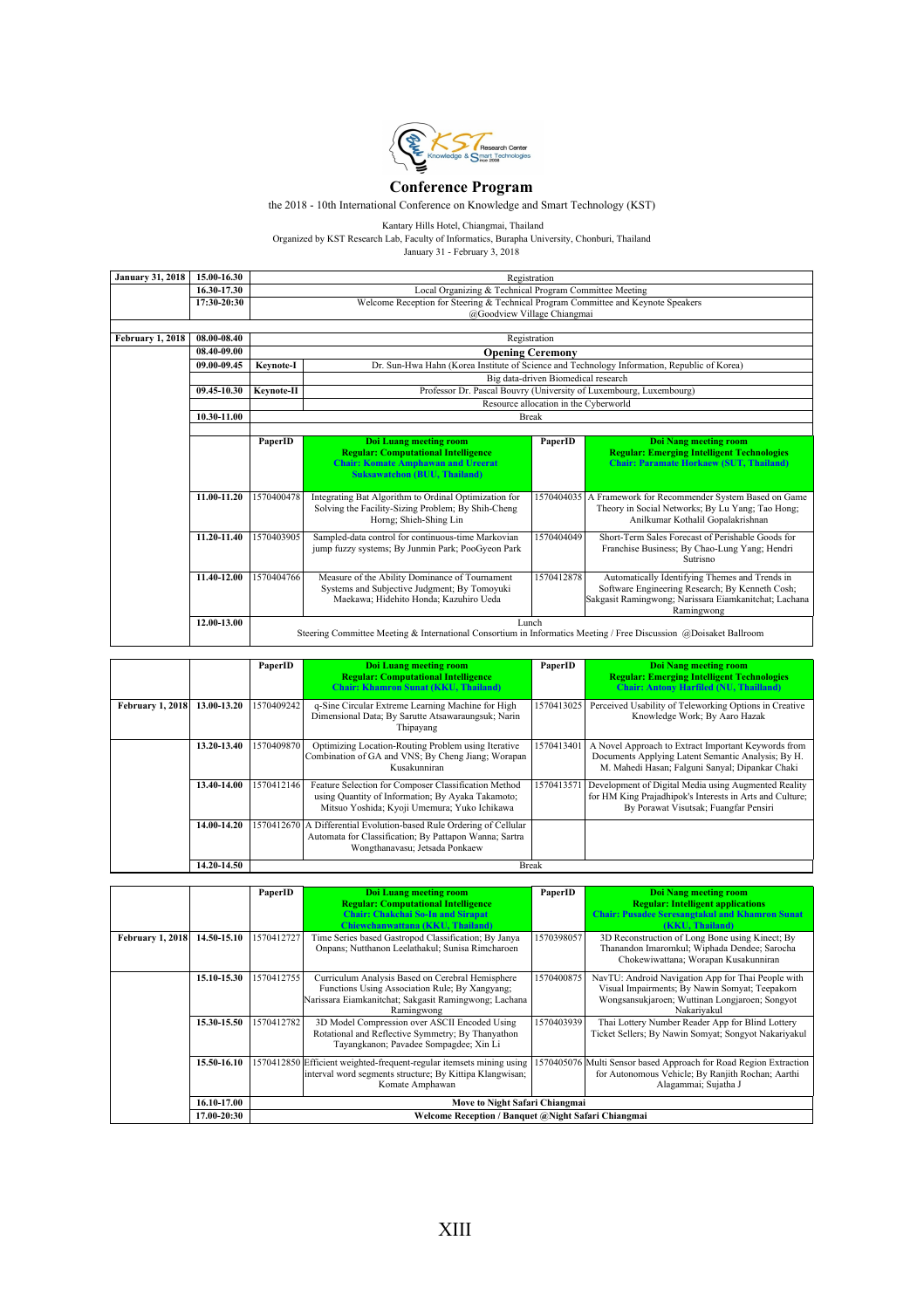| February 2, 2018 |             |            | Registration                                                    |            |                                                       |
|------------------|-------------|------------|-----------------------------------------------------------------|------------|-------------------------------------------------------|
|                  |             |            |                                                                 | PaperID    |                                                       |
|                  |             | PaperID    | <b>Doi Luang meeting room</b>                                   |            | <b>Doi Nang meeting room</b>                          |
|                  |             |            | <b>Regular: Computational Intelligence</b>                      |            | <b>Regular: Intelligent applications</b>              |
|                  |             |            | Chair: Kittichai Lavangnananda (KMUTT, Thailand)                |            | Chair: Porawat Visutsak (KMUT-NB, Thailand) and       |
|                  |             |            |                                                                 |            | <b>Fuangfar Pensiri (SDU, Thailand)</b>               |
|                  | 08.50-09.10 | 1570412928 | Discovery and Visualization of Expertise Evolution and          | 1570407645 | Armband Gesture Recognition on Electromyography       |
|                  |             |            | Tendency; By Kallaya Songklang; Akara Prayote                   |            | Signal for Virtual Control; By Tanasanee Phienthrakul |
|                  |             |            |                                                                 |            |                                                       |
|                  |             |            |                                                                 |            |                                                       |
|                  | 09.10-09.30 | 1570413067 | Mining Acceleration Data for Smartphone-based Fall              | 1570409200 | DWT/DCT-based Invisible Digital Watermarking          |
|                  |             |            | Detection; By Luepol Pipanmaekaporn; Puritud                    |            | Scheme for Video Stream; By Jantana Panyavaraporn;    |
|                  |             |            | Wichinawakul; Suwatchai Kamolsantiroj                           |            | Paramate Horkaew                                      |
|                  | 09.30-09.50 | 1570413225 | Longest Matching and Rule-based Techniques for Khmer            | 1570410379 | Lowercase Letters in Text-Based CAPTCHA: A Visual     |
|                  |             |            | Word Segmentation; By Pakrigna Long; Veera Boonjing             |            | Perception Analysis; By Chatpong Tangmanee            |
|                  |             |            |                                                                 |            |                                                       |
|                  |             |            |                                                                 |            |                                                       |
|                  | 09.50-10.10 | 1570413383 | A Lossless Image Compression Algorithm using                    | 1570412665 | Polar Space Contour Detection for Automated Optic Cup |
|                  |             |            | Differential Subtraction Chain; By Chiratheep                   |            | Segmentation; By Wuttichai Luangruangrong; Krisana    |
|                  |             |            | Chianphatthanakit; Anuparp Boonsongsrikul; Somjet               |            | Chinnasam                                             |
|                  |             |            | Suppharangsan                                                   |            |                                                       |
|                  | 10.10-10.30 |            | 1570413588 Creative Knowledge Employees' Assesment of Flexitime | 1570412973 | Automatic Crochet Pattern Generation from 2D          |
|                  |             |            | Utilisability; By Aaro Hazak                                    |            | Sketching; By Pikanate Nakjan; Sukanya Ratanotayanon; |
|                  |             |            |                                                                 |            | Natchayar Porwongsawang                               |
|                  |             |            |                                                                 |            |                                                       |
|                  | 10.30-11.00 |            | <b>Break</b>                                                    |            |                                                       |

|                         |             | PaperID    | Doi Luang meeting room<br><b>Regular: Intelligent Computer Networks and Systems</b><br><b>Chair: Paramate Horkeaw (SUT, Thailand)</b>                 | PaperID    | Doi Nang meeting room<br><b>Regular: Intelligent Computer Networks and Systems</b><br><b>Chair: Anuparp Boonsongsrikul (BUU, Thailand)</b>                                                       |
|-------------------------|-------------|------------|-------------------------------------------------------------------------------------------------------------------------------------------------------|------------|--------------------------------------------------------------------------------------------------------------------------------------------------------------------------------------------------|
| <b>February 2, 2018</b> | 11.00-11.20 | 1570393535 | An Intelligent Renewables-based Power Scheduling<br>System for Internet of Energy; By Chenn-Jung Huang;<br>Jui-Ting Hsiao; Chao-Yang Deng; Kai-Wen Hu | 1570412876 | A System for Ultraviolet Monitoring, Alert, and<br>Prediction; By Chanon Purananunak; Saruda Yanavanich;<br>Chanawong Tongpoon; Tanasanee Phienthrakul                                           |
|                         | 11.20-11.40 | 1570397331 | Real Time Air Quality Monitoring; By Sumanth Reddy<br>Enigala: Hamid Shahnasser                                                                       | 1570413083 | Activity Recognition of Multiple Subjects for Homecare;<br>By Oscal T.-C. Chen; Hung Manh Ha; Wei-Chih Lai                                                                                       |
|                         | 11.40-12.00 | 1570402962 | Multi-step-ahead Host Load Prediction with GRU Based<br>Encoder-Decoder in Cloud Computing; By Chenglei<br>Peng; Yang Li; Yao Yu; Yu Zhou; Sidan Du   | 1570413552 | A Security Architecture Framework for Critical<br>Infrastructure with Ring-based Nested Network Zones;<br>By Sarayut Chaisuriya; Somnuk Keretho; Surasak<br>Sanguanpong; Prasong Praneetpolgrang |
|                         | 12.00-13.00 |            | Lunch                                                                                                                                                 |            |                                                                                                                                                                                                  |

|                  |             | PaperID    | <b>Doi Luang meeting room</b><br><b>Regular: Intelligent Computer Networks and Systems</b><br><b>Chair: Prajaks Jitngernmadan and Pusit Kulkasem</b><br>(BUU, Thailand)                     | PaperID    | <b>Doi Nang meeting room</b><br><b>Special Session: Cognitive Science and Human</b><br><b>Perception</b><br>Chair: Prof. Katsumi Watanabe (Waseda University /<br>the University of Tokyo, Japan) and Prof. Roberto<br><b>Caldara (University of Fribourg, Switzerland)</b> |  |
|------------------|-------------|------------|---------------------------------------------------------------------------------------------------------------------------------------------------------------------------------------------|------------|-----------------------------------------------------------------------------------------------------------------------------------------------------------------------------------------------------------------------------------------------------------------------------|--|
| February 2, 2018 | 13.00-13.20 | 1570403758 | Smart Detection and Reporting of Potholes via Image-<br>Processing using Raspberry-Pi Microcontroller; By Mae<br>Garcillanosa; Jian Mikee Pacheco; Rowie Reyes; Junelle<br>Joy San Juan     | 1570403816 | Audiovisual semantic congruency effect with<br>onomatopoeia; By Antonio Fidalgo; Kohske Takahashi;<br>Aiko Murata; Katsumi Watanabe                                                                                                                                         |  |
|                  | 13.20-13.40 | 1570403965 | Application for outdoor dust monitoring using RF<br>wireless power transmission; By Hyun-Sik Choi                                                                                           | 1570405404 | Prosopagnosia or Prosopdysgnosia - Facing up to a<br>change of concepts; By Thomas Alrik Sørensen; Morten<br>Storm Overgaard                                                                                                                                                |  |
|                  | 13.40-14.00 | 1570407546 | Wireless Sensor Networks for Microclimate Monitoring<br>in Edamame Farm; By Jigme Norbu; Theerapat Pobkrut;<br>Satetha Siyang; Chayanin Khunarak; Thinley Namgyel;<br>Teerakiat Kerdcharoen | 1570412139 | Is Choice Overload Replicable?; By Atsunori Ariga                                                                                                                                                                                                                           |  |
|                  | 14.00-14.20 | 1570408127 | A Study of Air Pollution Smart Sensors LPWAN via NB-<br>IoT for Thailand Smart Cities 4.0; By Sarun<br>Duangsuwan; Aekarong Takarn; Rachan Nujankaew;<br>Punyawi Jamiareegulgarn            | 1570412326 | Link between color-space association, left-right<br>confusion, mirror image copy, and autistic traits; By<br>Hanako Ikeda: Makoto Wada: Katsumi Watanabe                                                                                                                    |  |
|                  | 14.20-14.50 |            | <b>Break</b>                                                                                                                                                                                |            |                                                                                                                                                                                                                                                                             |  |